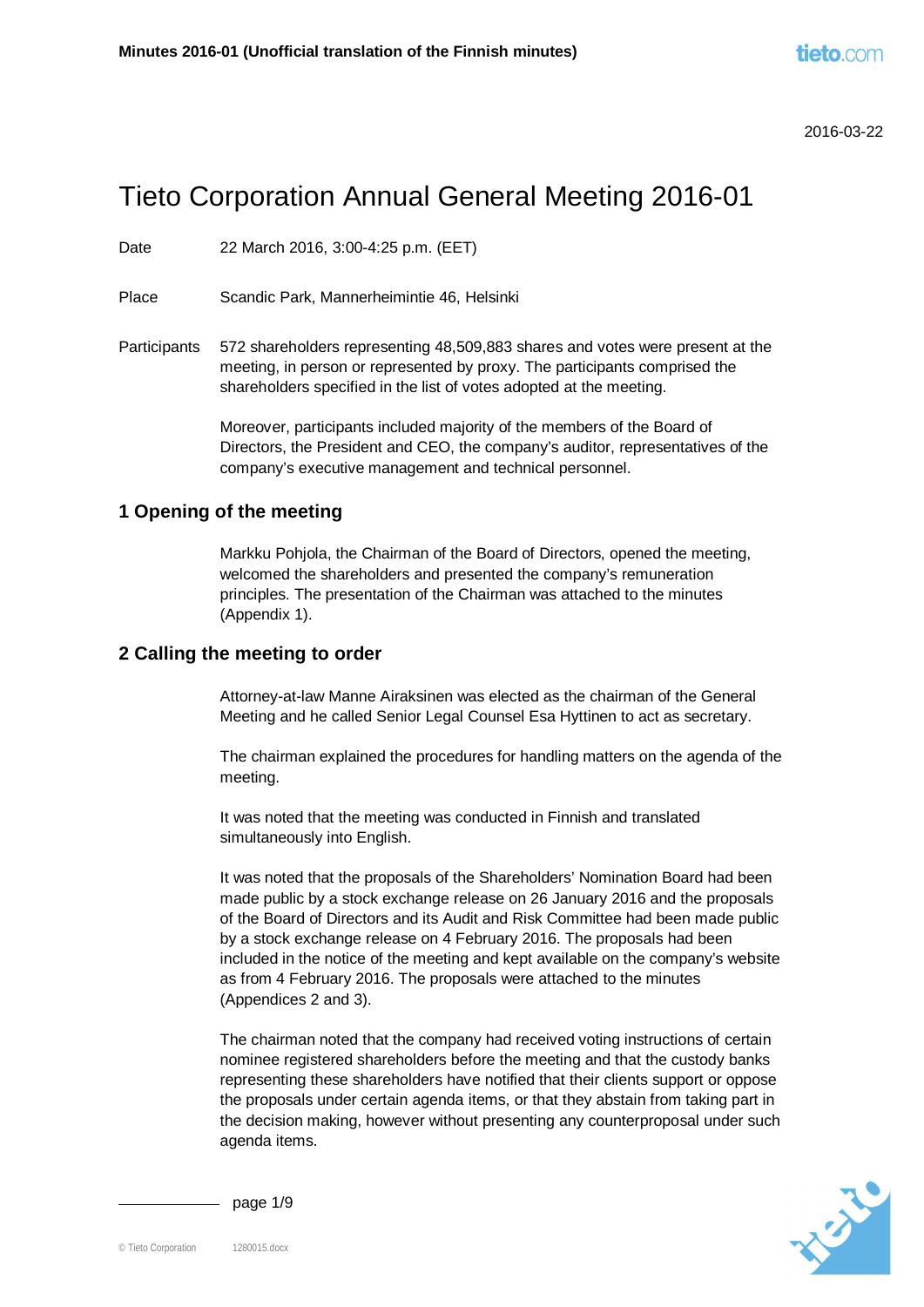The chairman noted that unless there will be a voting, opposing and abstaining votes will be recorded in the minutes. Further, the chairman noted that the opposing votes included in the summary lists shall be recorded to the minutes only to the extent they support a counterproposal eligible for voting.

The summary list of the voting instructions of the shareholders represented by the custody banks was attached to the minutes (Appendix 4).

## **3 Election of persons to scrutinize the minutes and to supervise the counting of votes**

Petter Söderström and Timo Sallinen were elected to scrutinize the minutes of the meeting and to supervise the counting of votes, if needed.

#### **4 Recording the legality of the meeting**

It was noted that the notice of the meeting had been made public in its entirety by a stock exchange release on 4 February 2016 and published on the same date on the company's website www.tieto.com/agm. It was also noted that newspaper advertisements regarding the notice had been published in Helsingin Sanomat and Dagens Nyheter on 8 February 2016.

It was noted that the General Meeting had been legally convened in accordance with the provisions of Articles of Association and the Companies Act and therefore constituted a quorum.

Extracts of the notice of the meeting and advertisements published in the aforementioned newspapers were attached to the minutes (Appendices 5, 6 and 7).

## **5 Recording the attendance at the meeting and adoption of the list of votes**

A list of attendees as of the beginning of the meeting and a list of votes represented at the meeting were presented, according to which 572 shareholders were present either in person, by legal representative or by proxy. It was noted that 48,509,883 shares and votes were represented at the beginning of the meeting.

The list of attendees at the beginning of the meeting and the list of votes were attached to the minutes (Appendix 8). It was noted that the list of votes will be adjusted to correspond to the attendance at the beginning of a possible vote.

It was recorded that according to the Articles of Association, no shareholder is allowed to vote with more than one fifth (1/5) of the votes represented at the meeting, i.e. with more than 9,701,976 votes.



 $-p$ age  $2/9$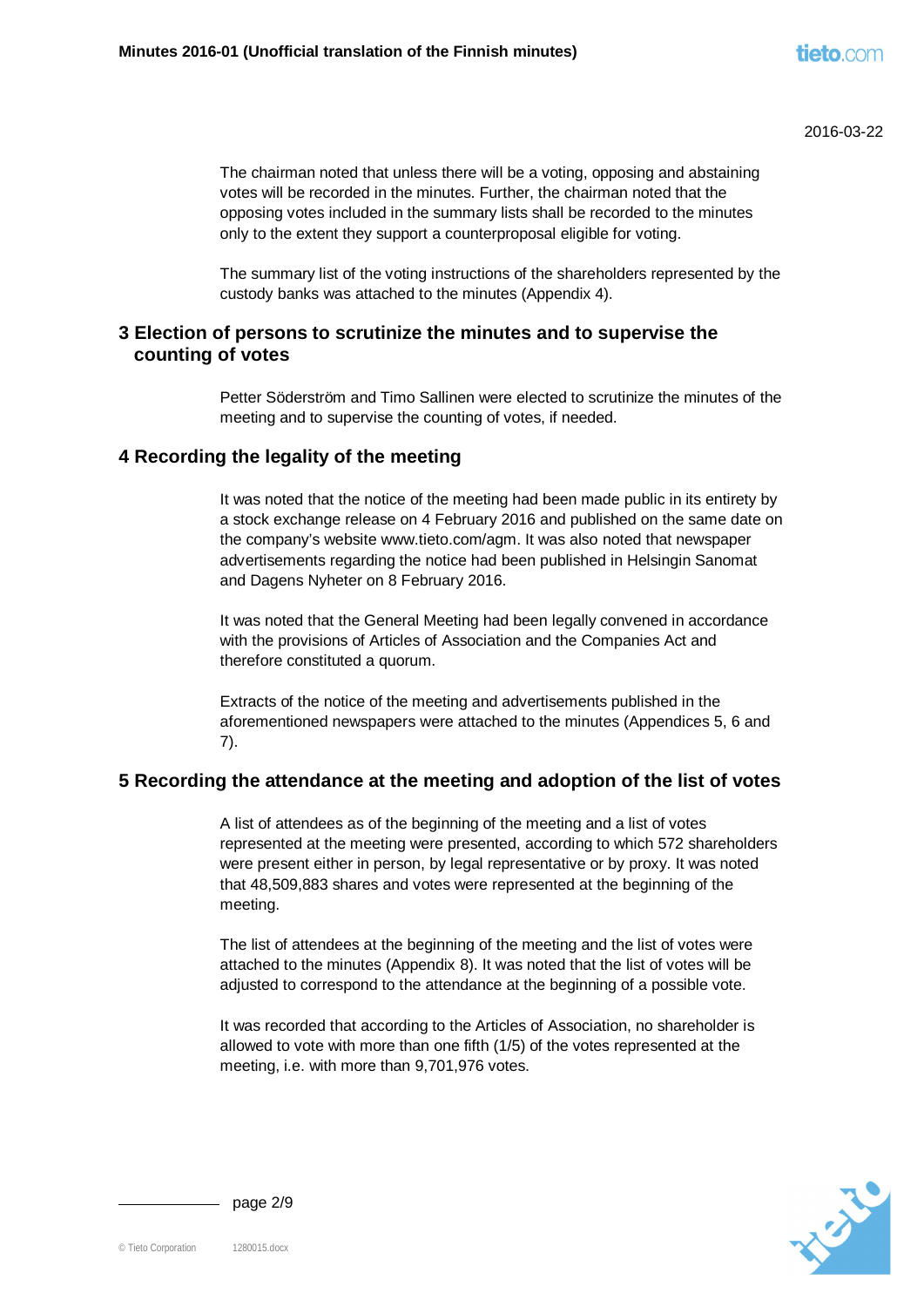# **6 Presentation of the annual accounts, the report of the Board of Directors and the auditor's report for the year 2015**

The Chairman of the Board of Directors Markku Pohjola reported on the activities of the Board during the financial year 2015 as well as the preparation work of the company's new strategy. The President and CEO Kimmo Alkio presented a review of the company's operations in 2015, including highlights in the financial statements and report of the Board of Directors, and issues relating to the company's services and the execution of the strategy. The presentation of the Board Chairman and the President and CEO's review were attached to the minutes (Appendix 1 and 9).

The annual accounts for the financial year 2015, consisting of the income statement, balance sheet, cash flow statement, notes to the financial statements and the consolidated annual accounts as well as the report by the Board of Directors, were presented.

It was noted that the company's annual accounts had been available on the company's website since 24 February 2016, in addition to which they were available at the meeting venue. The documents were attached to the minutes (Appendix 10).

The auditor's report was presented and attached to the minutes (Appendix 11).The responsible auditor described the conducted audit work and his speech was attached to the minutes (Appendix 12).

## **7 Adoption of the annual accounts**

The General Meeting **resolved** to adopt the annual accounts for the financial year 2015.

Under this agenda item 59,250 abstaining votes of nominee registered shareholders were recorded.

# **8 Resolution on the use of the profit shown on the balance sheet and the payment of dividend**

It was noted that the distributable funds according to the parent company's balance sheet as at 31 December 2015 were approximately EUR 630 million.

It was noted that the Board of Directors had proposed to the General Meeting that based on financial year 2015 a dividend of EUR 1.35 per share be paid. The proposal consisted an ordinary dividend of EUR 1.10 and an additional dividend of EUR 0.25. The proposal corresponds approximately in total to EUR 99.3 million. According to the proposal, the dividend shall be paid to shareholders who on the record date of the dividend payment 24 March 2016 are recorded in the shareholders' register held by Euroclear Finland Oy or in the register held by Euroclear Sweden AB. According to the proposal, the dividend shall be paid out as from 8 April 2016. It was noted that dividend shall not be paid for own shares in the company's and its subsidiaries' possession, in total 411,682 shares on the



page 3/9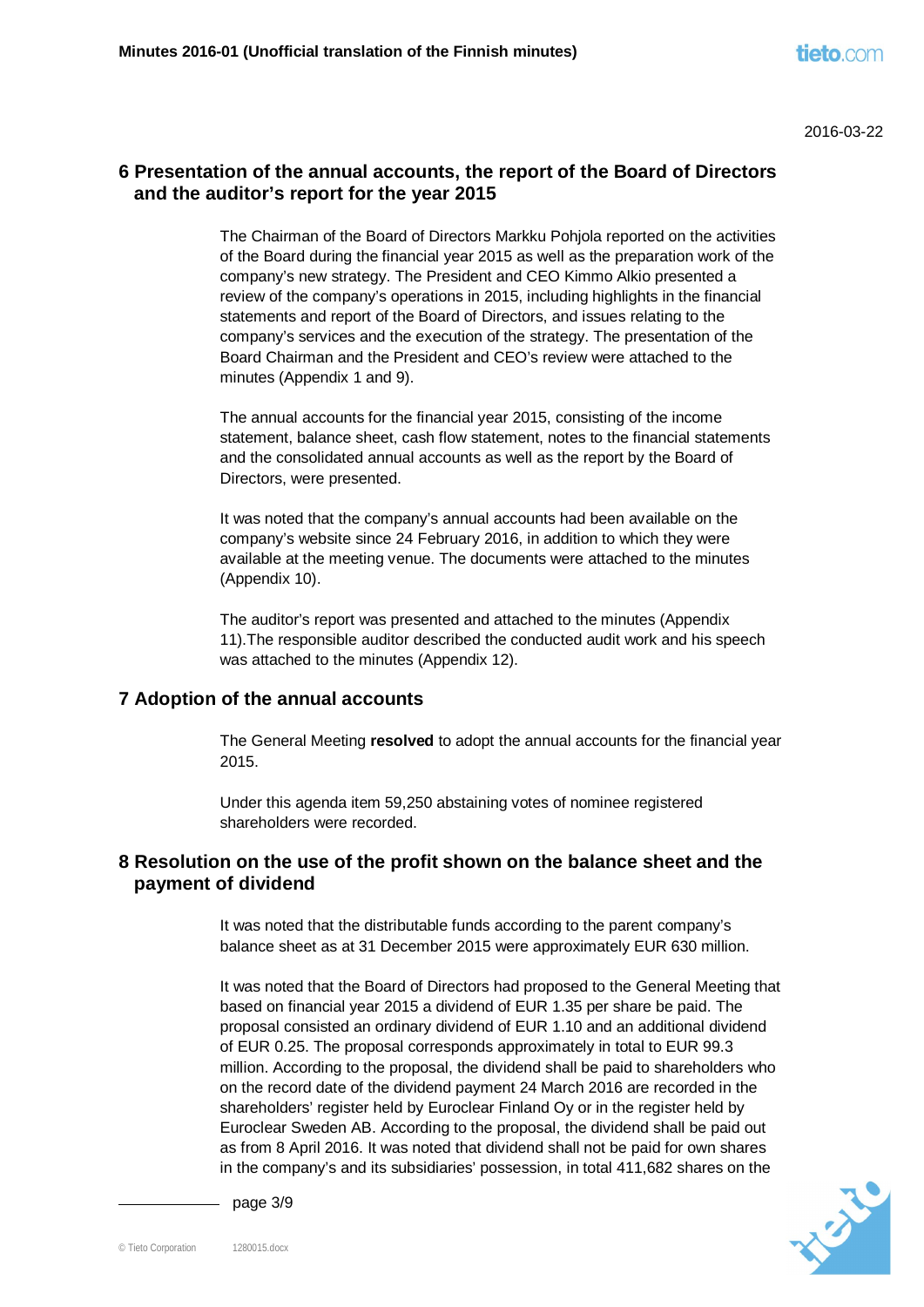date of the General Meeting. The proposal of the Board of Directors was attached to the minutes (Appendix 3).

The General Meeting **resolved**, in accordance with the proposal by the Board of Directors, that a dividend of EUR 1.35 per share be paid. The dividend shall be paid to shareholders who on the record date of the dividend payment 24 March 2016 are recorded in the shareholders' register held by Euroclear Finland Oy or register held by Euroclear Sweden AB. The dividend shall be paid out as from 8 April 2016.

## **9 Resolution on the discharge of the members of the Board of Directors and the President and CEO from liability**

It was noted that the discharging from liability concerned the following persons:

- The members of the Board of Directors as elected by the General Meeting: Kurt Jofs, Eva Lindqvist, Sari Pajari, Risto Perttunen (until 19 March 2015), Markku Pohjola, Endre Rangnes, Teuvo Salminen, Jonas Synnergren and Lars Wollung (as from 19 March 2015),
- x The members of the Board of Directors as elected by the personnel: Esa Koskinen and Anders Palklint and their personal deputies Ilpo Waljus and Robert Spinelli (as from 19 March 2015) and Marita Ekblom (until 19 March 2015), and
- President and CEO Kimmo Alkio.

The General Meeting **resolved** to discharge the members and deputy members of the Board of Directors and the President and CEO from liability.

Under this agenda item 61,000 opposing votes and 59,250 abstaining votes of nominee registered shareholders were recorded.

## **10 Resolution on the remuneration of the members of the Board of Directors**

Chairman of the Shareholders' Nomination Board Martin Oliw reported on how the work of the Nomination Board was conducted and proposals were prepared. The report was attached to the minutes (Appendix 13).

It was recorded that the Shareholders' Nomination Board had proposed to the General Meeting that the annual remuneration be paid in accordance with proposal attached to the minutes (Appendix 2) to the Board of Directors to be elected for the term of office starting at the end of this Annual General Meeting and expiring at the closing of Annual General Meeting 2017.

The General Meeting **resolved**, in accordance with the proposal of the Shareholders' Nomination Board, that the following annual remuneration be paid from the term of office starting at the end of this General Meeting and expiring at the closing of General Meeting 2017:



page 4/9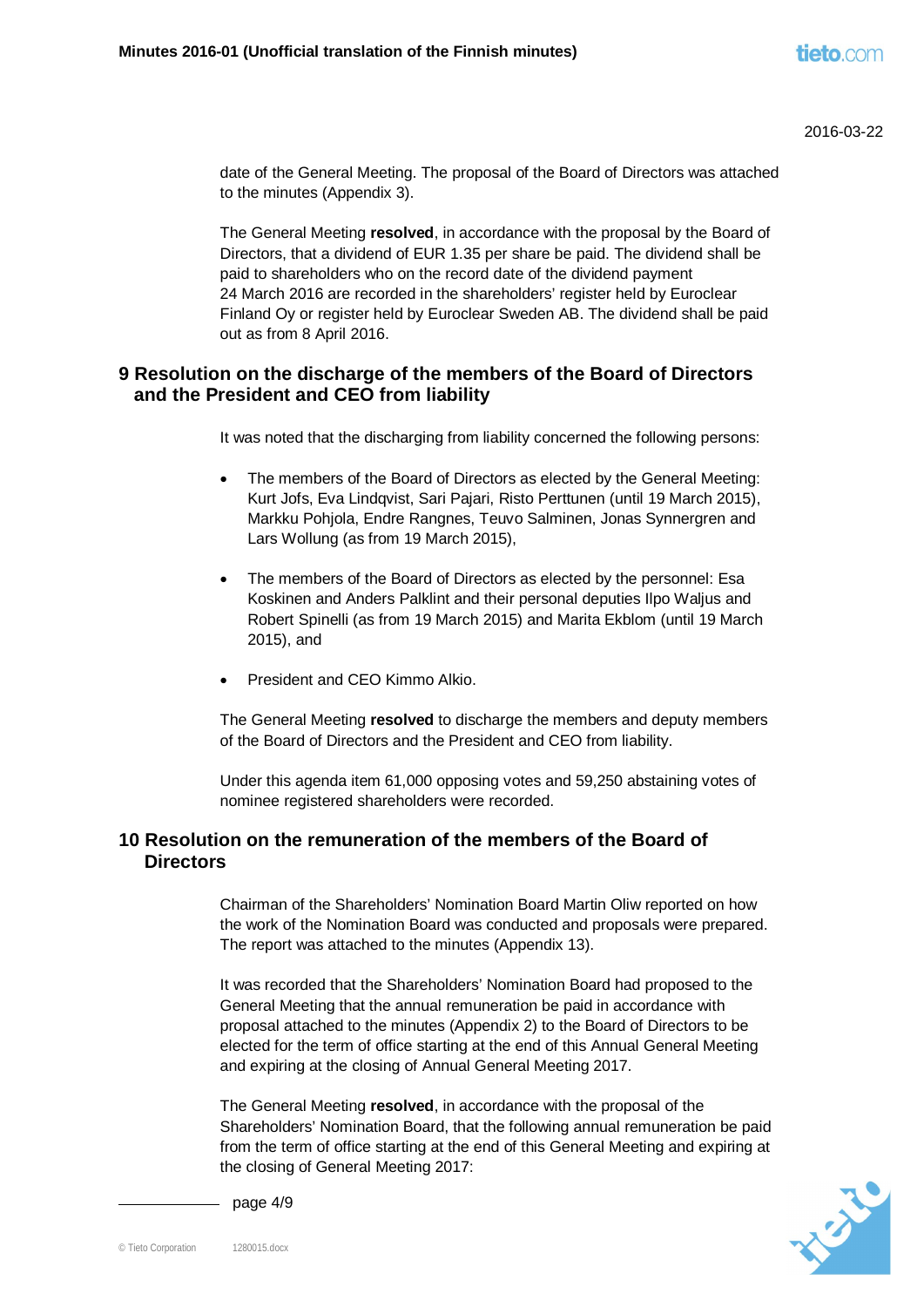- Chairman of the Board EUR 83,000.
- Deputy Chairman of the Board EUR 52,500,
- ordinary members of the Board of Directors EUR 34,500,
- the Chairman of Board Committee EUR 52,500 unless the same individual is also the Chairman or Deputy Chairman of the Board.

According to the proposal each member of the Board of Directors would also be paid a remuneration of EUR 800 for each Board meeting and for its each permanent or temporary committee meeting.

It is the company's policy not to pay remuneration to Board members who are also employees of Tieto Group.

The General Meeting **resolved**, in accordance with the proposal of the Shareholders' Nomination Board that 40% of the fixed annual remuneration shall be paid in Tieto Corporation's shares purchased from the market directly on behalf of the members of the Board. The shares will be purchased within two weeks from the release of the company's interim report 1 January - 31 March 2016 shares.

Under this agenda item 131,000 opposing votes of nominee registered shareholders were recorded.

## **11 Resolution on the number of members of the Board of Directors**

It was noted that, in accordance with the Articles of Association, the Board of Directors shall have at least six (6) and at most twelve (12) members.

It was noted that the Shareholders' Nomination Board had proposed to the General Meeting that the number of members of the Board of Directors shall be eight (8).

The proposal of the Shareholders' Nomination Board was attached to the minutes (Appendix 2).

The General Meeting **resolved**, in accordance with the proposal of the Shareholders' Nomination Board, to confirm that the number of the Board of Directors shall be eight (8).

It was noted that Tieto Group has made an agreement on personnel representation in the administration of the Group in accordance with the Act on Personnel Representation in the Administration of Undertakings, and that as stipulated in this agreement, the personnel shall elect two ordinary members and their personal deputies to the Board of Directors in addition to the members elected by the General Meeting.

## **12 Election of members of the Board of Directors**

It was noted that according to the Articles of Association the members of the Board of Directors are elected for one year at a time, and that the term of a



- page  $5/9$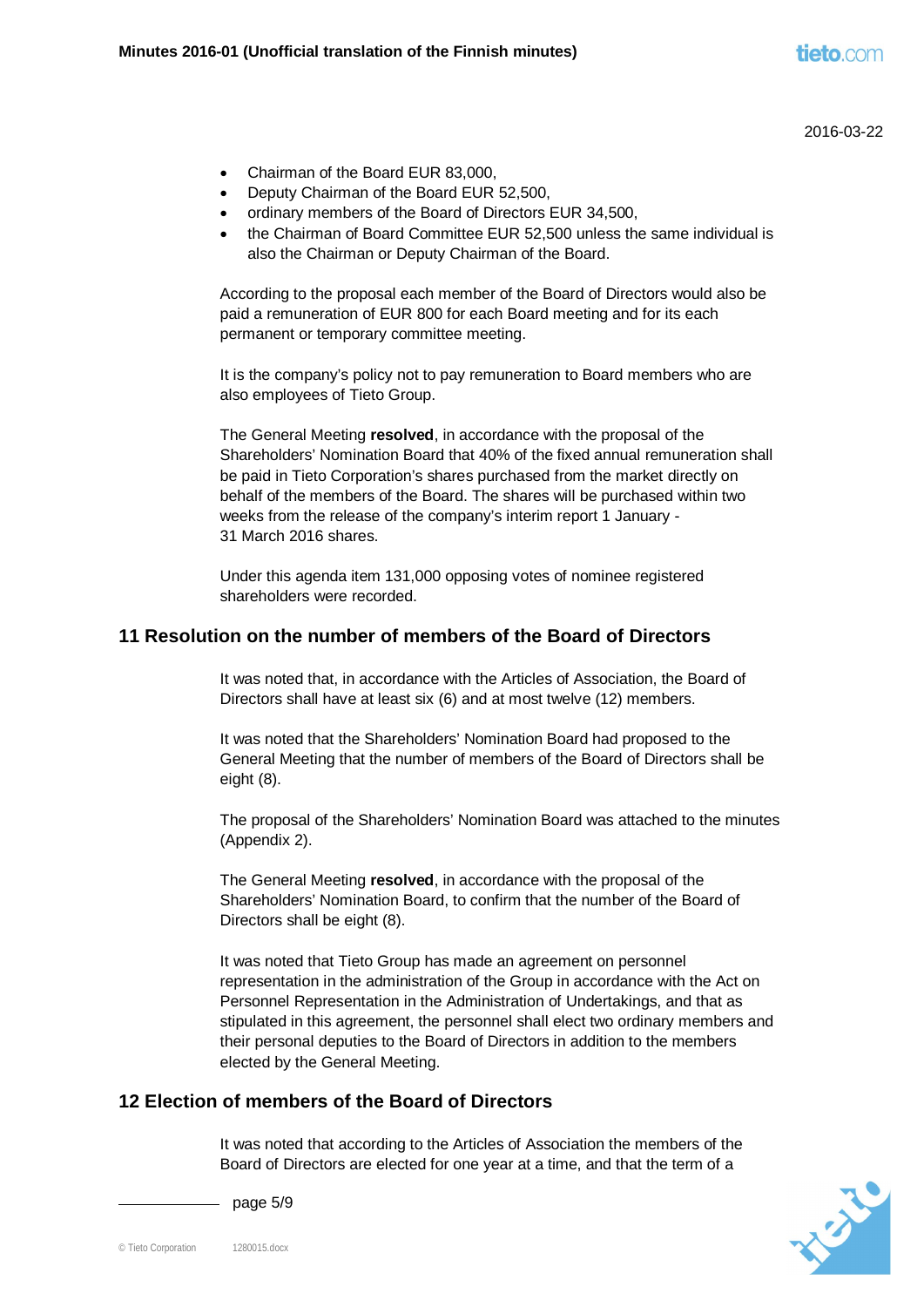member begins from the closing of the General Meeting at which he or she has been elected and expires at the closing of the first Annual General Meeting following the election.

It was noted that the Shareholders' Nomination Board had proposed to the Annual General Meeting that the Board of Directors be elected in accordance with the proposal attached to the minutes (Appendix 2) for a term of office commencing at the closing of this General Meeting and expiring at the closing of the Annual General Meeting 2017.

The General Meeting **resolved**, in accordance with the proposal of the Shareholders' Nomination Board, that the following individuals be re-elected as members of the Board of Directors for a term of office commencing at the closing of this General Meeting and expiring at the closing of the Annual General Meeting 2017: Kurt Jofs, Sari Pajari, Markku Pohjola, Endre Rangnes, Jonas Synnergren and Lars Wollung and Johanna Lamminen and Harri-Pekka Kaukonen be elected as new members.

The General Meeting **resolved** in accordance with the proposal of the Shareholders' Nomination Board to re-elect Markku Pohjola as the chairman of the Board of Directors.

It was **noted and recorded** that Anders Palklint (deputy Robert Spinelli) and Esa Koskinen (deputy Ilpo Waljus) are the members elected by the personnel.

Under this agenda item 43,129 abstaining votes of nominee registered shareholders were recorded.

#### **13 Resolution on the remuneration of the auditor**

Member of the Audit and Risk Committee of the Board of Directors Jonas Synnergren reported on the preparation of the proposals regarding the auditors. The speech was attached to the minutes (Appendix 14).

It was noted that the Audit and Risk Committee of the Board of Directors had proposed to the Annual General Meeting that the auditor to be elected be reimbursed according to the auditor's invoice and in compliance with the purchase principles approved by the committee. The proposal of the Audit and Risk Committee of the Board of Directors was attached to the minutes (Appendix 3).

The General Meeting **resolved** that the remuneration of the auditor to be elected be reimbursed according to the invoice approved by the company.

Under this agenda item 8,372,435 opposing votes and 2,503,463 abstaining votes of nominee registered shareholders were recorded.



page 6/9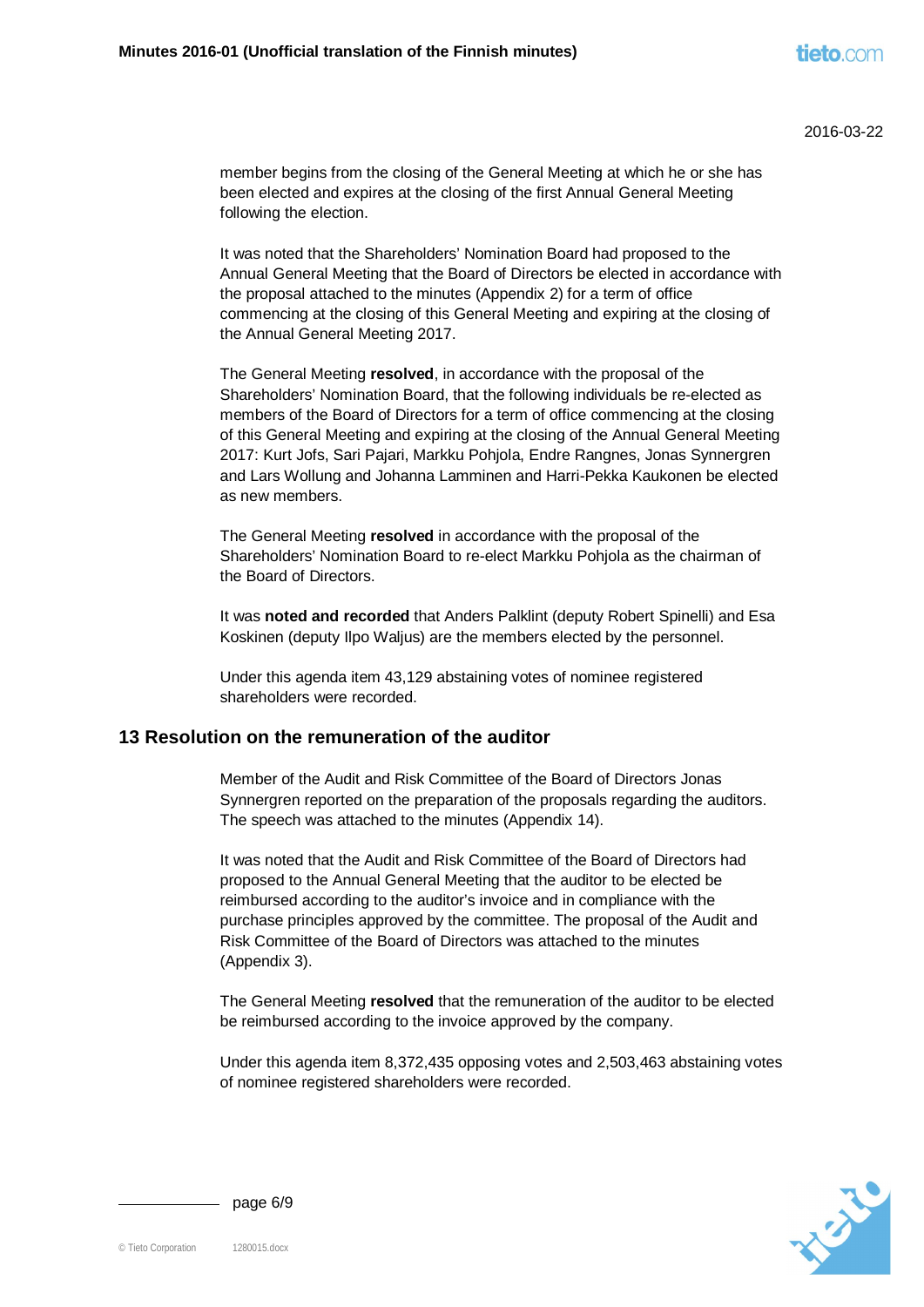#### **14 Election of the auditor**

According to the Articles of Association the company has one auditor which shall be a firm of authorized public accountants approved by the Central Chamber of Commerce. The term of the auditor expires at the closing of the first Annual General Meeting following the election. During the previous financial year PricewaterhouseCoopers Oy has acted as the auditor of the company and CPA Tomi Hyryläinen has acted as the responsible auditor.

It was noted that the Audit and Risk Committee of the Board of Directors had proposed to the General Meeting that PricewaterhouseCoopers Oy be re-elected as the auditor of the company for a term of office expiring at the end of the next Annual General Meeting. The proposal of the Audit and Risk Committee was attached to the minutes (Appendix 3). PricewaterhouseCoopers Oy has notified that CPA Tomi Hyryläinen would act as the responsible auditor.

The General Meeting **resolved**, in accordance with the proposal of the Audit and Risk Committee, that PricewaterhouseCoopers Oy be re-elected as the auditor of the company for a term of office expiring at the end of the Annual General Meeting 2017.

## **15 Authorizing the Board of Directors to decide on the repurchase of the company's own shares**

It was noted that the Board of Directors had proposed to the Annual General Meeting that the Board of Directors be authorized to decide on the repurchase of the company's own shares as follows:

- The amount of own shares to be repurchased shall not exceed 7,200,000 shares, which corresponds to approximately 10% of all of the shares in the company. Only the unrestricted equity of the company can be used to repurchase of own shares.
- The company's own shares can be repurchased at a price formed in public trading on the date of the repurchase or at a price that has otherwise been formed on the market.
- The Board of Directors decides how the share repurchase will be carried out. Own shares can be repurchased, inter alia, by using derivatives. The company's own shares can be repurchased otherwise than in proportion to the shareholdings of the shareholders (directed repurchase).
- The authorization cancels previous unused authorizations by the General Meeting to decide on the repurchase of the company's own shares.
- The authorization is effective until the next Annual General Meeting, however, no later than until 30 April 2017.

The proposal of the Board of Directors was attached to the minutes (Appendix 3).



page 7/9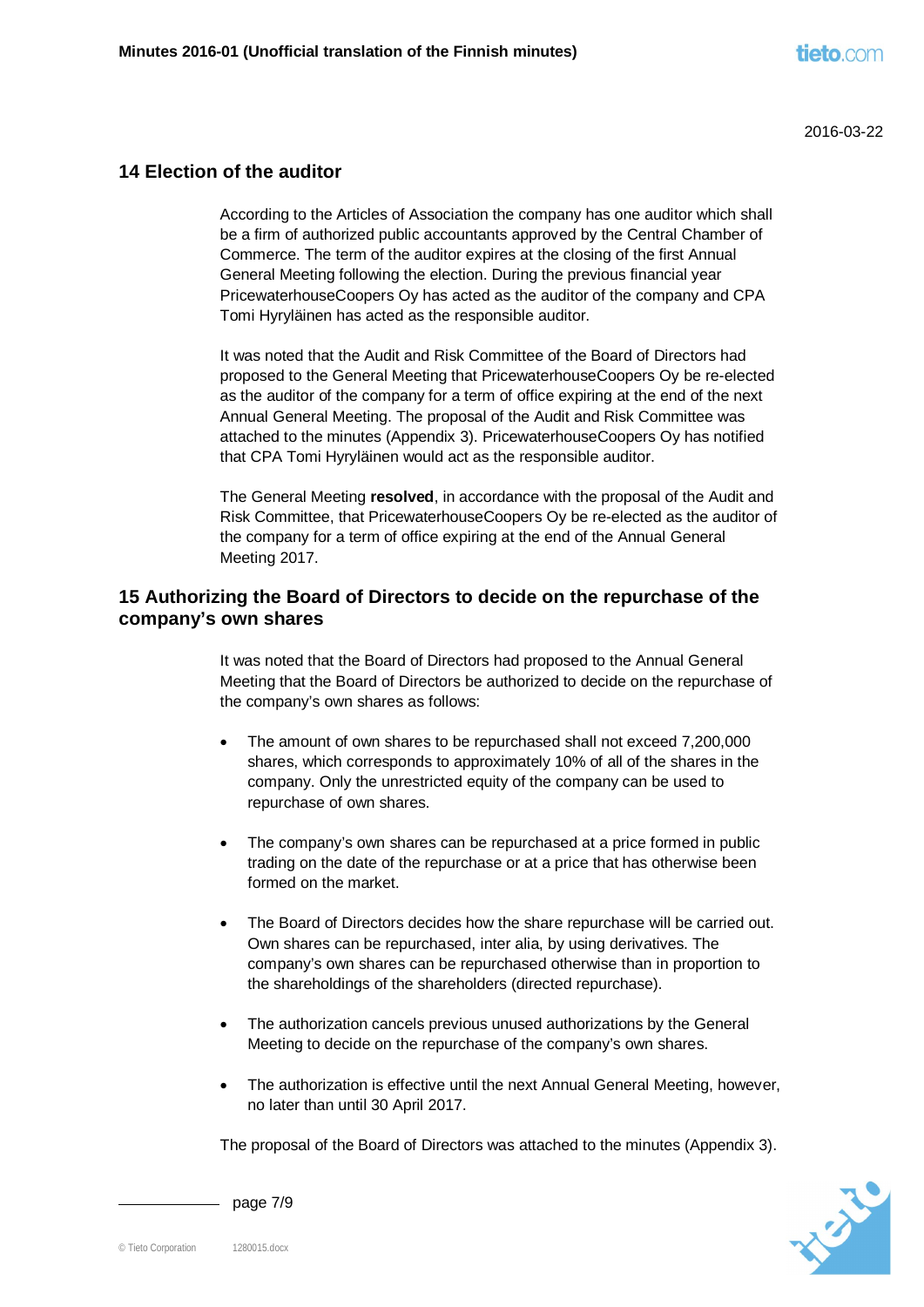The General Meeting **resolved** to authorize the Board of Directors to decide on the repurchase of the company's own shares in accordance with the proposal of the Board of Directors.

Under this agenda item 11,351 opposing votes of nominee registered shareholders were recorded.

## **16 Authorizing the Board of Directors to decide on the issuance of shares as well as options and other special rights entitling to shares**

It was noted that the Board of Directors had proposed to the Annual General Meeting that the Board of Directors was authorized to decide on the issuance of shares as well as on the issuance of option rights and other special rights entitling to shares referred to in chapter 10 section 1 of the Companies Act in one or more tranches.

- The amount of shares to be issued based on the authorization (including shares to be issued based on the special rights) shall not exceed 7,200,000 shares, which currently corresponds to approximately 10% of all the shares in the company.
- However, out of the above maximum amount of shares to be issued no more than 700,000 shares, currently corresponding to less than 1% of all of the shares in the company, may be issued as part of the company's share-based incentive programs.
- The Board of Directors decides on the terms and conditions of the issuance of shares and of special rights entitling to shares. The authorization concerns both the issuance of new shares as well as the transfer of treasury shares. The issuance of shares and of special rights entitling to shares may be carried out in deviation from the shareholders' pre-emptive right (directed issue).
- The authorization cancels previous unused authorizations to decide on the issuance of shares and on the issuance of options and other special rights entitling to shares.
- The authorization is effective until the next Annual General Meeting, however, no later than until 30 April 2017.

The proposal of the Board of Directors was attached to the minutes (Appendix 3).

The General Meeting **resolved** to authorize the Board of Directors to decide on the issuance of shares as well as on the issuance of option rights and other special rights entitling to shares referred to in chapter 10 section 1 of the Companies Act in accordance with the proposal of the Board of Directors.

Under this agenda item 29,070 opposing votes of nominee registered shareholders were recorded.



page 8/9